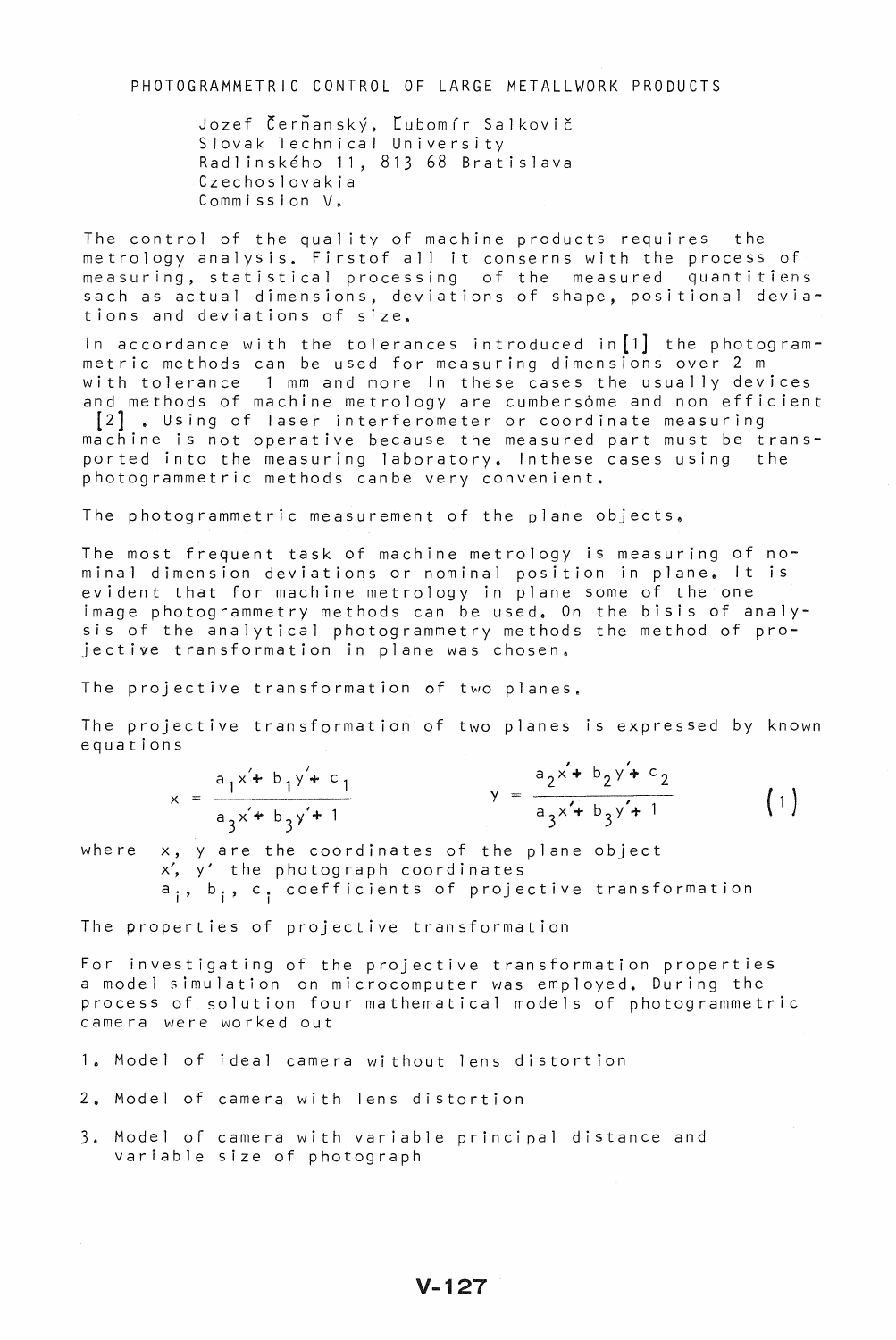4e Model of camera with variable parameters of exterior orientation.

By means of the models mentioned above the influence of lens distortion and the interior and exterior orientation parameters on the changes of the plane object coordinates were investigated. The layout of control and detail points created regular raster.

The results of mathematical model solution can be sumarized as follows:

The focal length directly determines the accuracy of photogrammetryc measurement there fore a scale must be selected inthe way which enables a maximal exploitation of the photograph size. The control and detail points have to lie in a plane. Lens distortion expresses the full error of plane coordinates, therearstortion expresses the rair error or prane ecorarmates, the raise of the state of the state of the state of orientation cause the changes of scale therefore it is necessary to minimize the distance of photography and the numerical values of exterior orientation.

From the fundamental properties of projective transformation there results an important plane condition of object. In the opposite case the projective relation is deformed according to Fig. 1.

The photograph coordinates  $x'$ ,  $y'$  on Fig. 1 will show presence a their changes by the formulas



Fig.1. Deformation of projective relation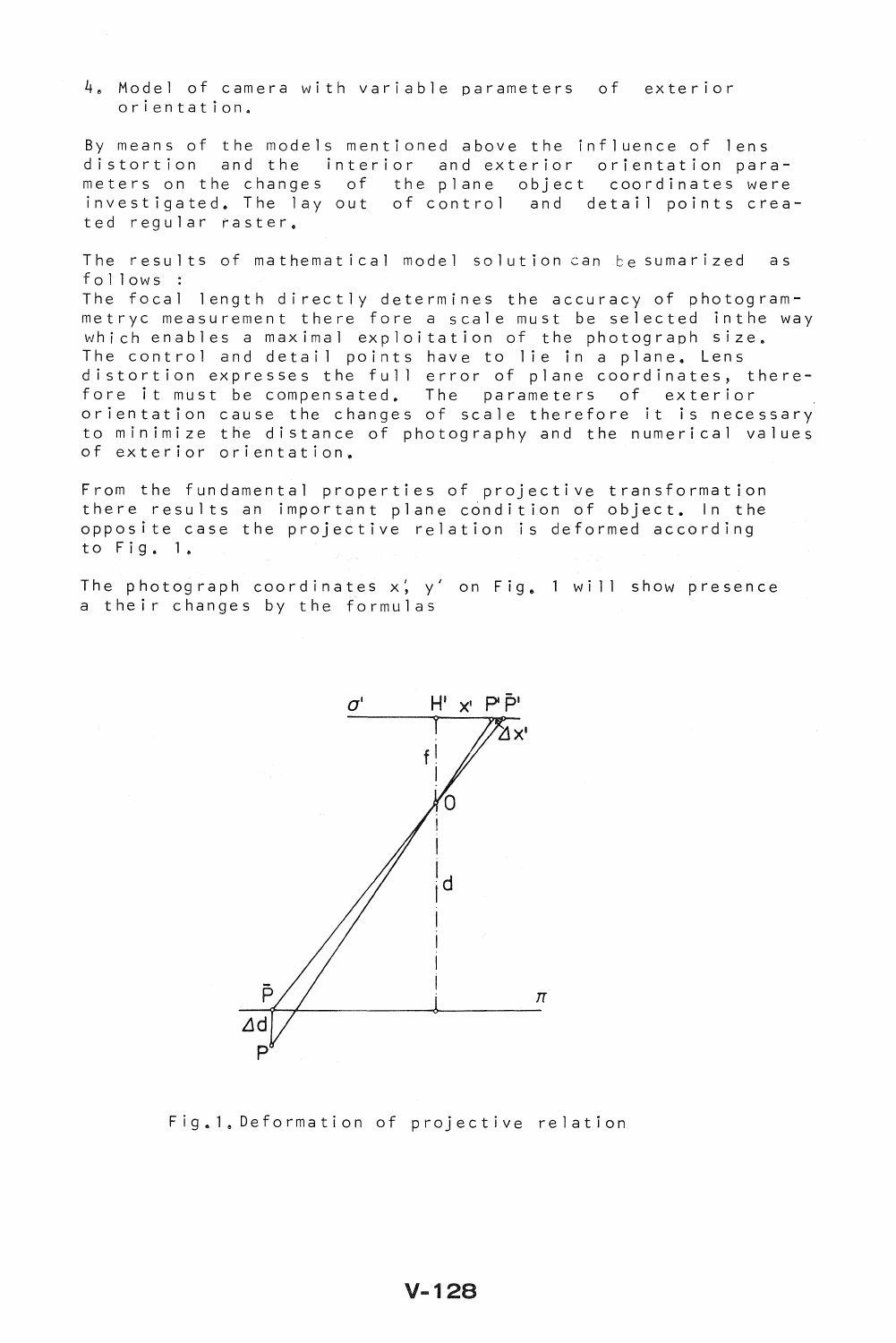$$
\Delta x = \frac{\Delta d}{d} x',
$$

$$
\Delta x' = \frac{\Delta d}{d} x', \qquad \Delta y' = \frac{\Delta d}{d} y' \qquad (2)
$$

where d is distance of photography Ad is deviations of a detail point towards plane

For distance of photography 3.3 m and  $x' = y' = 60$  mm it will be maximum of deviations Ad from plane about 0.1 mm.

Besides the facts mentioned above the accuracy of photogrammetric measurement is influenced by other factors.

Other accuracy factors of photogrammetric measurement in plane

The accuracy resulting of photogrammetric measurement is influenced by

- primary accuracy of photograph coordinates

- accuracy of control points

- temperature influence

The accuracy of photograph coordinates is primary; This one and the scale determinate the accuracy of the plane coordinates and in this way the size of a machine part. By means of precise comparators we can measure the photograph coordinates with the  $accuracy$  within  $1 - 2$  um.

The accuracy of control points is derived from a requjrement not to lower the accuracy of photograph coordinates. From this requirement there results the accuracy of control points within 0.05 - 0.1 mm. This very high accuracy of control points can be reached only by measurement on coordinate machine tool.

The temperature influence on measurement of large machine parts is considerable. For example the temperature change abont  $1$ causes a deviation in diameter of  $3\,$  500 mm about  $0.05$  mm.

The photogrammetric measurement of large machine part

Projective transformation method with regard to mentioned factors of photogrammetric measurement accuracy was applied in control of partially worked out machine part with diameter about 3 500 mm /Fig. 2./

The photography was carried out by a terrestrial camera UMK  $10/1318$ , with focal length f 99.67 from a distance about 3.3 m. The camera axis was approximately perpendicular to the machine part and passed approximately through its center. The scale reached the value about  $1 : 33$ .

In the front of the machine part four pairs of control points and two levelling rods were placed. The coordinates of control points were measured by coordinate machine tool with accuracy characterized by standard error

## $V - 129$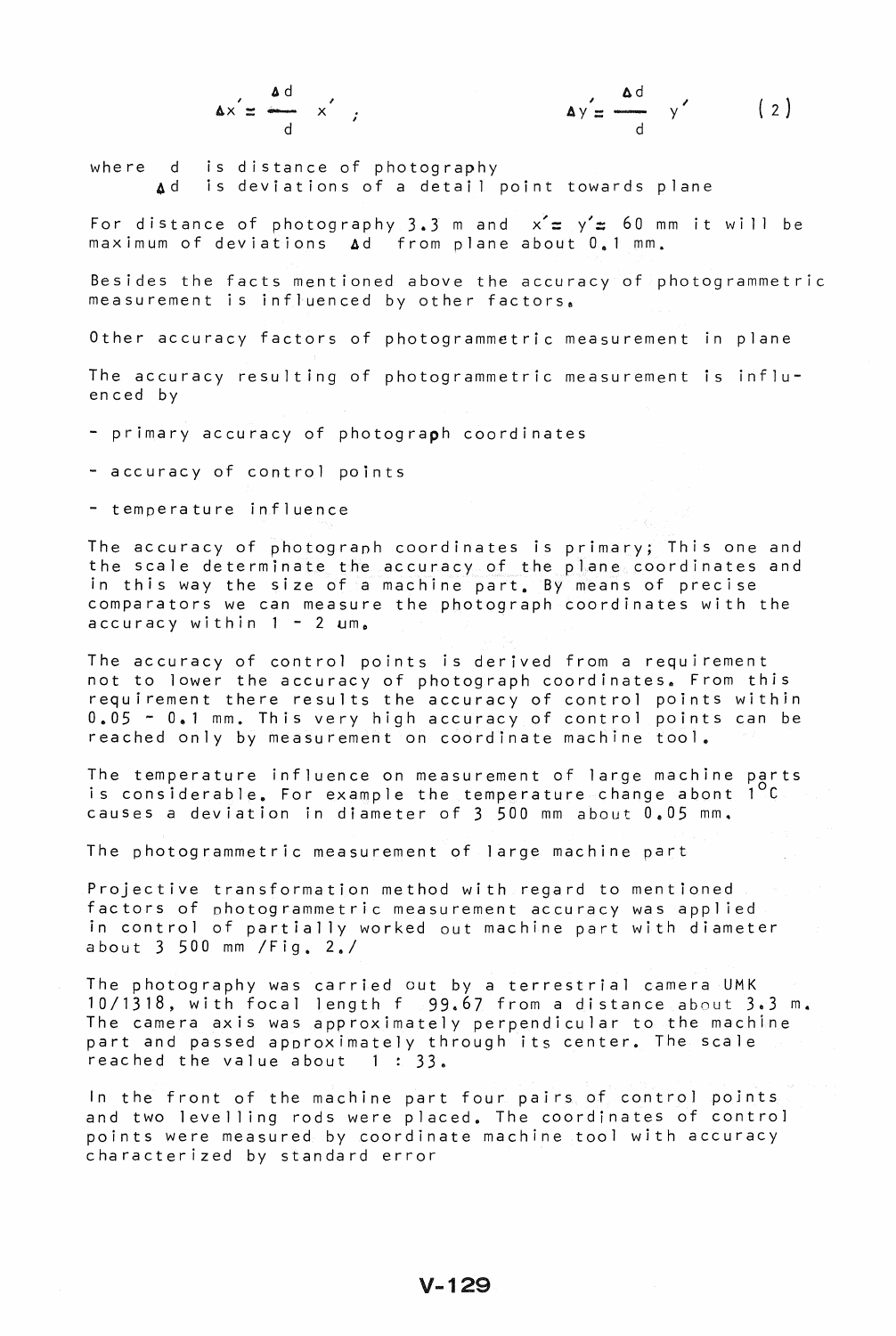$m_{x,y} = 0.02$  mm



Fig. 2. Control and detail points placed on machine part

The air temperature in the machine hall was about  $20^{\circ}$ C.

For the numerical control of photogrammetric measurement the invar levelling rods were placed in a plane of control points.

The detail points were represented by the worked corners of the machine part / Fig. 2/. They served for the determination of the machine part shape and were photogrammetrical ly measured directly.

The photograph coordinates of control points, control lenghts on levelling rods and detail points - work corners of the machine part were measured by precise comparator Komes 3030 - Zeiss Jena in several series, The achieved accuracy of comparator measurement is shown in the Table 1.

The accuracy of comparator measurement on control targeted points is characterized by standard errors

$$
m_x = 1.8 \mu m
$$
  $m_y = 2.3 \mu m$ 

 $V - 130$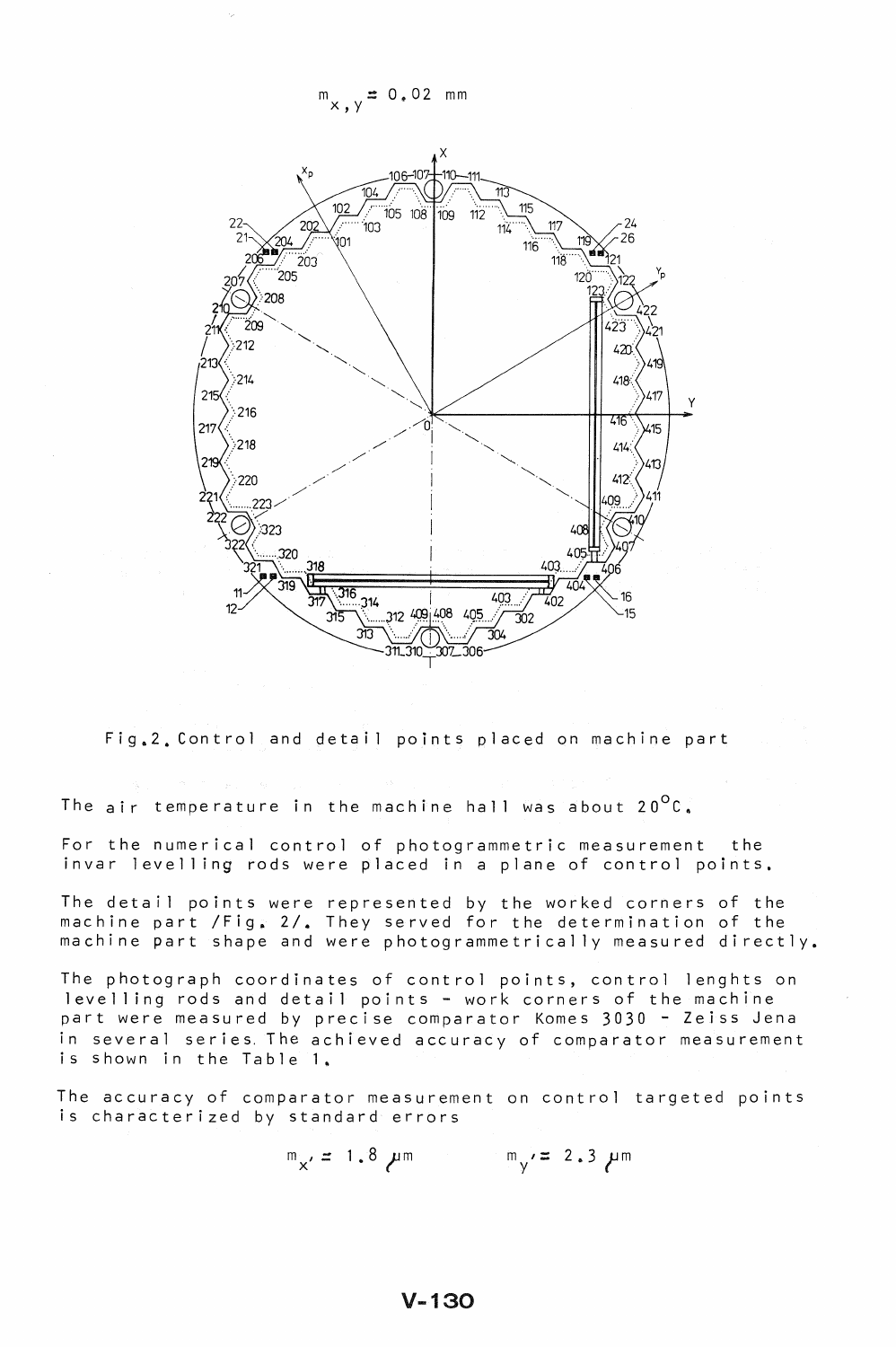The accuracy of comparator measurement on detail points /worked corners/ is characterized by these standard errors

$$
m_x = 4.4 \mu m
$$
  $m_y = 4.5 \mu m$ 

For the photograph distances measured on levelling rods we achieved these standard errors

$$
m_{x'} = 3.1 \mu m
$$
  $m_{y'} = 4.2 \mu m$ 

The purpose of photogrammetric measurement was the determination of the actual plane coordinates of the corners of the machine part  $/Fig_*2$ . with regard to its projected values. The projected coordinates of the corners were computed in coordinate system  $X$ ,  $Y$ <sub>e</sub>The photogrammetric comparator measurement was carried<br>out in coordinate system XY being identical with coordinate syste tem of machine tool. Transformation of coordinates between these two coordinate systems was real ized by Helmert transformat ion equations\_

The parameters of projective transformation, the coeficients of<br>the equations /1/ were calculated as arithmetic mean from independent combinations of control points. The deviations after the mentioned projective transformation on control points achieved the values which are summarized in Table 2.

The residual errors after projective transformation can be expressed by standard error

$$
m_{x,y} = 0.055
$$
 mm

Bya comparison of the control lenghts of levelling rods being placed in direction of coordinate system X and Y we obtained the following diferences :

Photograph Nr. 2 Photograph Nr. 3 0.17,0.05,0.,22 mm 0.10, 0.02,0.09, 0.24 mm

On the basis of the photogrammetric comparator measurement and data processing of the three photographs we acquired the statistical material for judgement of obtained photogrammetric measurement accuracy of the plane machine part. The accuracy was expressed as the standard errors of plane coordinates

> $m_{v} = 0.15$  mm  $m_x = 0.21$  mm

Conclusion

The example discussed in this paper indicates that the photogrammetric method of projective transformation fogether with· photograph measurement on precise comparator is suitable forthe determination of shape large of machine products with accuracy within  $0.1 - 0.2$  mm.